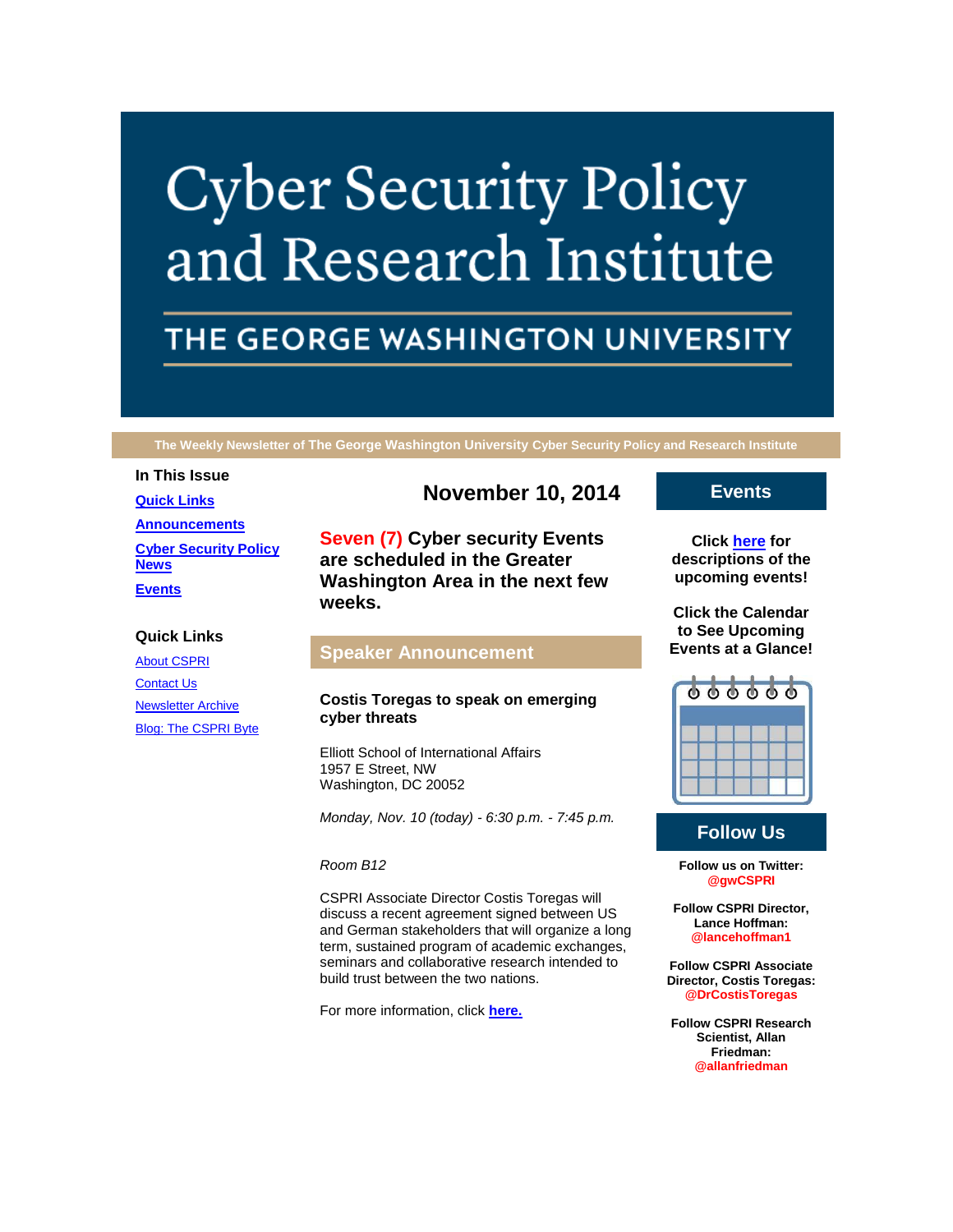# **Cyber Security Policy News**

### **Silk Road 2.0 shut down**

-Last week, U.S. federal agents shut down the online black market and drug bazaar Silk Road 2.0, and arrested a Houston man in San Francisco accused of administering the forum. "Agents with the FBI and the Department of Homeland Security arrested 26-year-old Blake Benthall, a.k.a. 'Defcon,' in San Francisco, charging him with drug trafficking, conspiracy to commit computer hacking, and money laundering, among other alleged crimes," [writesB](http://r20.rs6.net/tn.jsp?f=001Q6GlOup8B8T1H0OLLXV6FMsTtbHTp4GrxuDqbaVZ62qMRzDn0DGUOUEOk-fmYFkJuLFyoI0fJuhJP7b5TbQ2Oc8UXvVFqqv3JgKa4_X_EJ7du5SFW_E55ABJ33v3J8h_zUgZl1_Z4UEOdTsxLKtlbX5vmpL6FfbVNq5azeUdipkqVkwIvYwaDVVNDumTOpft6z5s_5qqINoo749nizVzDP6I59XuzXGvy59DsPJ2r0S1Kmbc2z2A_GNJIXyhY3rm6Y_TqQwuLO0=&c=cH3sCxFWDAEXZI3Nx3IPaCWzXv3WcyjuNHC47pSvT-tVW-6cLV53Kw==&ch=ylErEvBbKZfJfkATHuBWix7qqHekFeMSpnxFunYfjjukRpK8HyAMIA==)rian Krebs. "Benthall's [LinkedIn profile](http://r20.rs6.net/tn.jsp?f=001Q6GlOup8B8T1H0OLLXV6FMsTtbHTp4GrxuDqbaVZ62qMRzDn0DGUOUEOk-fmYFkJcve2NKnQ71vUWoPmUziv--AxqEGJ1rF-qywlQW4RhTVqvul3aZ0IL-tj4Mk-IiguY6QjZF2RPTJGVNC_NxlB8R7Jwv8GA3LvrKUxse2vBVEMfHbxeKG4RhwxkrWn9w7aPt7ouo9t16kZZ58t7T--YX-LsyxMlo27C4eZYuIskHksO1qz99IOYQGLClwPCI42dGlyCO9SHCm5VyHXEoT2nUCe1G9y4wdnof1SqOcia2DXQ-Qs7x87sKzxBqVz3TOKhXW9d-Hc1yyvbqe2Fz7eOR3TJopX235whdyRqu-oUDLq05cUO3ooKoHnc9Ynrb8_j0nDimiWVzkQn6P1a5HncOKcp1qof2AVUBN7G-SEl20=&c=cH3sCxFWDAEXZI3Nx3IPaCWzXv3WcyjuNHC47pSvT-tVW-6cLV53Kw==&ch=ylErEvBbKZfJfkATHuBWix7qqHekFeMSpnxFunYfjjukRpK8HyAMIA==) says he is a native of Houston, Texas and was a programmer and "construction worker" at Codespike, a company he apparently founded using another company, Benthall Group, Inc. Benthall's LinkedIn and Facebook profiles both state that he was a software engineer at Space Exploration Technologies Corp. (SpaceX), although this could not be immediately confirmed. Benthall describes himself on Twitter as a 'rocket scientist' and a 'bitcoin dreamer.'"

The shutdown of Silk Road 2.0 and the arrest of its alleged administrator was one of dozens of such takedowns executed in tandem worldwide last week. As The New York Times [reports,](http://r20.rs6.net/tn.jsp?f=001Q6GlOup8B8T1H0OLLXV6FMsTtbHTp4GrxuDqbaVZ62qMRzDn0DGUOUEOk-fmYFkJ5TqJJ9fNW-1dZdyr0GFaytVoblUn386dj1JlE1oYWxhYTHgW21pmXrVMaP9YfPQEpijKLqSZA2UxQq6ZD6HIAOS-UUUog_JgBxxUrXxcKwecVv285oe-gy6Dz0Wu6xO_b80zGpTTa0P-nvikDdxYh3Ez7Ljcmqpw1Bepl0jKy1EkactBT3xGutmpJkOr6W8jk96phamGkaIY7CEGy0q4qvRItE14JTYe40vK7DN3kiVHjbapBaTTPw==&c=cH3sCxFWDAEXZI3Nx3IPaCWzXv3WcyjuNHC47pSvT-tVW-6cLV53Kw==&ch=ylErEvBbKZfJfkATHuBWix7qqHekFeMSpnxFunYfjjukRpK8HyAMIA==) the series of raids and arrests in 16 countries, nicknamed [Operation Onymous,](http://r20.rs6.net/tn.jsp?f=001Q6GlOup8B8T1H0OLLXV6FMsTtbHTp4GrxuDqbaVZ62qMRzDn0DGUOUEOk-fmYFkJ3m7EgpDSNW1Qigvkbk8dEbqISusn0oCLBQy4NYIiHPQ2xXW8PgWDXlQR1uF_pbjLYPv2g1CMPHdvJqePaHzBa42lmhftZJ1OlurXdDBoR6TVzjW-go0Df4nUzmC8h_c-PA3K7uS-6EQUfhaugs69dJIn3ZUbxQzIkiZ2b68fBdtHcdZhLamNZblhSq0np3jN&c=cH3sCxFWDAEXZI3Nx3IPaCWzXv3WcyjuNHC47pSvT-tVW-6cLV53Kw==&ch=ylErEvBbKZfJfkATHuBWix7qqHekFeMSpnxFunYfjjukRpK8HyAMIA==) "was aimed chiefly at sellers, and deactivated upward of 50 such websites, including Silk Road 2.0 and Blue Sky, as well as Mr. Quid's Forum and Cannabis Road Markets, according to Europol, the European Union's law enforcement agency," wrote Benjamin Weiser and Doreen Carvajal. "Across Europe and the United States, at least 17 sellers were arrested, and law enforcement authorities seized Bitcoins valued at \$1 million, along with gold, cash and drugs."

#### **Rule 41**

Federal investigators are hoping to expand their authority to hack into and locate computers by changing an arcane federal rule governing how judges can approve search warrants, according to the National Journal. "The Justice Department has petitioned a judicial advisory committee to amend a rule that specifies under what conditions magistrate judges can grant the government search warrants," [writes](http://r20.rs6.net/tn.jsp?f=001Q6GlOup8B8T1H0OLLXV6FMsTtbHTp4GrxuDqbaVZ62qMRzDn0DGUOUEOk-fmYFkJGzv8yeZdzVW09OEn3f_ZzWdBbKu0CZKsubNHloNiUBpFq9bg7YrBjsSgjIMXt02pWYU9sSHYPmo0WptDR73bwtt6gn5TBGrZphYqXSHfVYyEVyiUqZwb7h7AUCgH5CTCgHi4rBgbkyunJJsosNeB_d6ek7ssZu6uVxWBO0indLo2tMMZXZBTG5tLd9ZT8b2dIHqxtqJYr-A=&c=cH3sCxFWDAEXZI3Nx3IPaCWzXv3WcyjuNHC47pSvT-tVW-6cLV53Kw==&ch=ylErEvBbKZfJfkATHuBWix7qqHekFeMSpnxFunYfjjukRpK8HyAMIA==) Dustin Volz. "The provision, known as Rule 41 of the federal rules of criminal procedure, typically allows judges to issue search warrants only within their judicial district. But the government has asked to alter this restriction to allow judges to approve electronic surveillance to find and search a computer's contents regardless of its physical location, even if the device is suspected of being abroad."

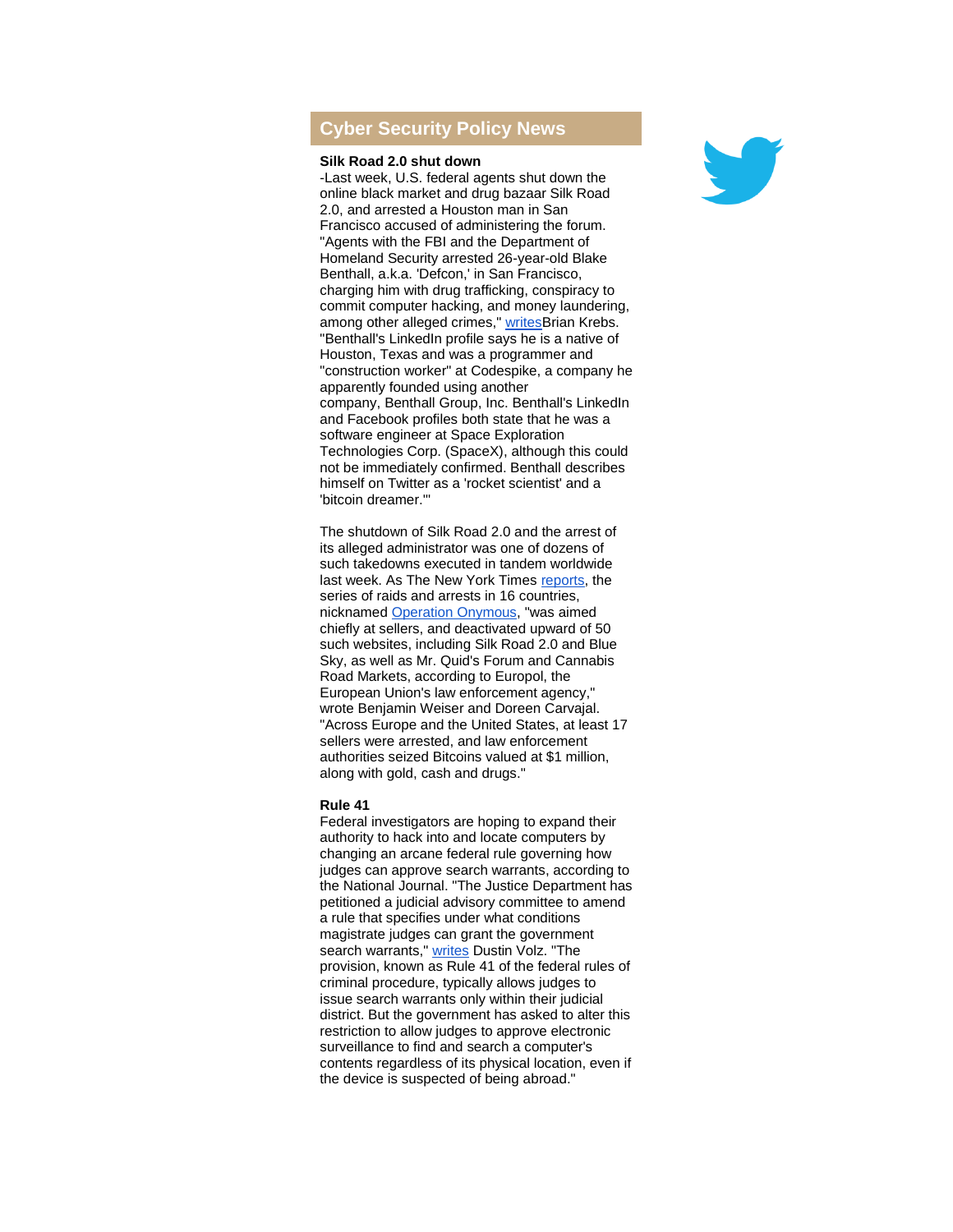**FBI facial recognition technology is flawed**

In a separate National Journal piece, Volz writes about a futuristic FBI facial recognition database that is getting some more public scrutiny thanks to a court ruling that will let open-government advocates take a closer look at the program. "U.S. District Judge Tanya Chutkan said the bureau's Next Generation Identification program represents a 'significant public interest' due to concerns regarding its potential impact on privacy rights and should be subject to rigorous transparency oversight," Volz [reports.](http://r20.rs6.net/tn.jsp?f=001Q6GlOup8B8T1H0OLLXV6FMsTtbHTp4GrxuDqbaVZ62qMRzDn0DGUOUEOk-fmYFkJ2NQYKmU8Sw-ogj414ggk-pE5wYbW4inaNUTYEqrllIKOwWTyBGVQkDYPE22sbKBwdtNInYSQ45xBij9Sox9e3JpELhjj2madlfwOLu6azqQA91J_Ae9CdWkdOC2Vt0823UC_WPrzqJbcMkCPhAHs0hRIUATMgtTR-193YopGoQNgtLG1CI9gfGwDakAv-F6nzYmZHQfCb_lYyh8EMa8omIcCwM--7iZJ5WHpwSlFcIGyPXfCkC2xDQ==&c=cH3sCxFWDAEXZI3Nx3IPaCWzXv3WcyjuNHC47pSvT-tVW-6cLV53Kw==&ch=ylErEvBbKZfJfkATHuBWix7qqHekFeMSpnxFunYfjjukRpK8HyAMIA==) "Her ruling validated a Freedom of Information Act lawsuit filed by the Electronic Privacy Information Center that last year made a 2010 government report on the database public and awarded the group nearly \$20,000 in attorneys' fees. That government report revealed the FBI's facial-recognition technology could fail up to 20 percent of the time. Privacy groups believe that failure rate may be even higher, as a search can be considered successful if the correct suspect is listed within the top 50 candidates.

## **New cybersecurity tests coming for small banks and networks**

-Small banks and the networks that serve the financial industry can expect tougher cybersecurity tests, a key regulator [told an](http://r20.rs6.net/tn.jsp?f=001Q6GlOup8B8T1H0OLLXV6FMsTtbHTp4GrxuDqbaVZ62qMRzDn0DGUOUEOk-fmYFkJnHxEePR6swooLcWlL-cwOwIk7F5-gOqSDyBCxqzaKmyzlN-ILoJl6mn3iYFp_knFOWKTSQYGpYCj-HRajBC-4lbzAylIqEgDHwFTSElzkG0v6qrsetqpXOYfWFtXtPlWRrt34jhvevQHfY8dtn-ePPwMXZGkWGwujnQ6SqX45CU7F4adGdRogw==&c=cH3sCxFWDAEXZI3Nx3IPaCWzXv3WcyjuNHC47pSvT-tVW-6cLV53Kw==&ch=ylErEvBbKZfJfkATHuBWix7qqHekFeMSpnxFunYfjjukRpK8HyAMIA==)  [industry conference](http://r20.rs6.net/tn.jsp?f=001Q6GlOup8B8T1H0OLLXV6FMsTtbHTp4GrxuDqbaVZ62qMRzDn0DGUOUEOk-fmYFkJnHxEePR6swooLcWlL-cwOwIk7F5-gOqSDyBCxqzaKmyzlN-ILoJl6mn3iYFp_knFOWKTSQYGpYCj-HRajBC-4lbzAylIqEgDHwFTSElzkG0v6qrsetqpXOYfWFtXtPlWRrt34jhvevQHfY8dtn-ePPwMXZGkWGwujnQ6SqX45CU7F4adGdRogw==&c=cH3sCxFWDAEXZI3Nx3IPaCWzXv3WcyjuNHC47pSvT-tVW-6cLV53Kw==&ch=ylErEvBbKZfJfkATHuBWix7qqHekFeMSpnxFunYfjjukRpK8HyAMIA==) last week. "Regulators have been threatening to boost cybersecurity regulations as the financial sector moves to establish their own cyber threat info sharing programs," The Hill [writes.](http://r20.rs6.net/tn.jsp?f=001Q6GlOup8B8T1H0OLLXV6FMsTtbHTp4GrxuDqbaVZ62qMRzDn0DGUOUEOk-fmYFkJjq-8CixrMQ1IFUE31htzTxbVB_BWxyPiTifjS_cp3rNA5HbQf2jjcNgBJCWL-3kBMuj4umtMHbri0Yvucv_ekLelr36nCvsdWyeGdnnZniodSiMTP0ySfoV5yetfcPKGe671aWRmhv_p6O4nMdBOuP623a_DA8WzOUZRP9IFgwtYrQxNRexTTup6oqtTJqEPlMjZ4On1dtfoumOkl_VERw==&c=cH3sCxFWDAEXZI3Nx3IPaCWzXv3WcyjuNHC47pSvT-tVW-6cLV53Kw==&ch=ylErEvBbKZfJfkATHuBWix7qqHekFeMSpnxFunYfjjukRpK8HyAMIA==) "The government has encouraged the industry to adopt cyber information sharing programs."

In addition, federal banking regulators will soon scrutinize C-level executives and boards of directors at community banks and credit unions to gauge their cybersecurity awareness, according to GovInfoSecurity. "This news comes in the wake of the Federal Financial Institutions Examination Council's just-completed pilot program for cyberrisk assessments of community banks, which revealed a lack of understanding of emerging cyberthreats among many leading banking institution executives," [writesT](http://r20.rs6.net/tn.jsp?f=001Q6GlOup8B8T1H0OLLXV6FMsTtbHTp4GrxuDqbaVZ62qMRzDn0DGUOUEOk-fmYFkJHja2I_rLiKpk7cWLPipJMrZ2he194duhYdRctWi15H6e1R0DeyFzoAd3TcqHYcxYDD9LwvNCu78TglvDJacC3dd9tajr1cs_beIoIRS8QEfpq2OpUQjao0lbyd0yjhaN3ZNjTyeBxJ_bJcnI2u4CL_z-BTOABu8VdnsX06LHf3Z7FCeZ1tOpLzBCfo0DK7RY&c=cH3sCxFWDAEXZI3Nx3IPaCWzXv3WcyjuNHC47pSvT-tVW-6cLV53Kw==&ch=ylErEvBbKZfJfkATHuBWix7qqHekFeMSpnxFunYfjjukRpK8HyAMIA==)racey Kitten, on the upshot of an interview with Amy McHugh, an attorney and former FDIC IT examination analyst who now works as a banking consultant for CliftonLarsonAllen.

#### **NIST publishes final version of report on cloud computing**

-The National Institute of Standards and Technology (NIST) has published the final version of the US Government [Cloud Computing](http://r20.rs6.net/tn.jsp?f=001Q6GlOup8B8T1H0OLLXV6FMsTtbHTp4GrxuDqbaVZ62qMRzDn0DGUOUEOk-fmYFkJheBgGTwQoHN4-G1jGAwNyO8GXi08XrGZgZ7gFTGPBf667IgXvBOLCAlMWEstp9XOavkQ_ATcOQp_3fdwzUp0gUHY2gq2q5AM_HPzFa1xV1cSlrj85bjbf-Kf7Aipb4bFcWXhZYA6b-Q8ttxSJTNksfU_3jMtb1c6eTBUKozuBnI=&c=cH3sCxFWDAEXZI3Nx3IPaCWzXv3WcyjuNHC47pSvT-tVW-6cLV53Kw==&ch=ylErEvBbKZfJfkATHuBWix7qqHekFeMSpnxFunYfjjukRpK8HyAMIA==)  [Technology Roadmap, Volumes I and II.](http://r20.rs6.net/tn.jsp?f=001Q6GlOup8B8T1H0OLLXV6FMsTtbHTp4GrxuDqbaVZ62qMRzDn0DGUOUEOk-fmYFkJheBgGTwQoHN4-G1jGAwNyO8GXi08XrGZgZ7gFTGPBf667IgXvBOLCAlMWEstp9XOavkQ_ATcOQp_3fdwzUp0gUHY2gq2q5AM_HPzFa1xV1cSlrj85bjbf-Kf7Aipb4bFcWXhZYA6b-Q8ttxSJTNksfU_3jMtb1c6eTBUKozuBnI=&c=cH3sCxFWDAEXZI3Nx3IPaCWzXv3WcyjuNHC47pSvT-tVW-6cLV53Kw==&ch=ylErEvBbKZfJfkATHuBWix7qqHekFeMSpnxFunYfjjukRpK8HyAMIA==) The roadmap focuses on strategic and tactical objectives to support the federal government's